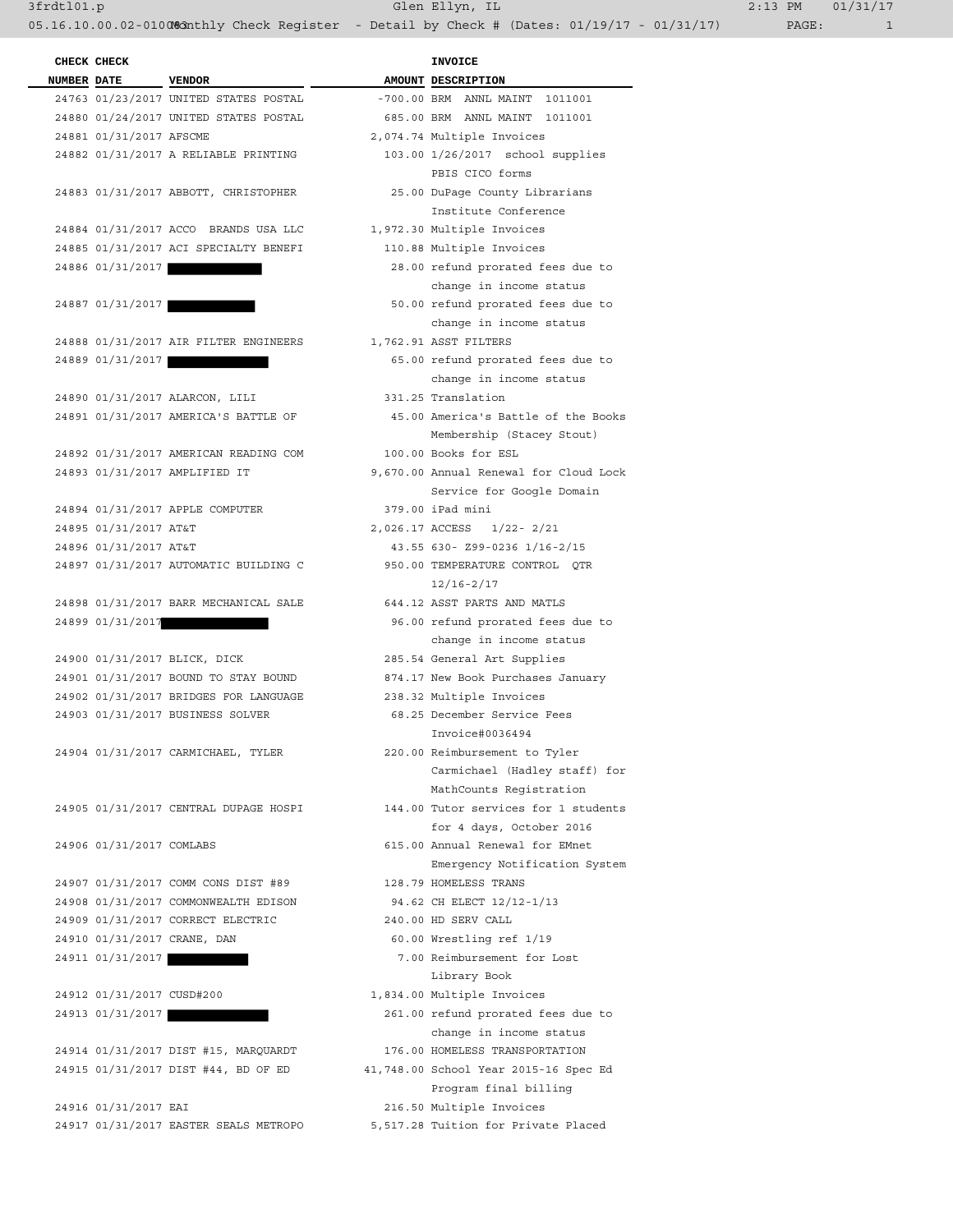05.16.10.00.02-010083 athly Check Register - Detail by Check # (Dates: 01/19/17 - 01/31/17) PAGE: 2

3frdtl01.p Glen Ellyn, IL 2:13 PM 01/31/17

|             | CHECK CHECK                         |                                       | <b>INVOICE</b>                                    |
|-------------|-------------------------------------|---------------------------------------|---------------------------------------------------|
| NUMBER DATE |                                     | <b>VENDOR</b>                         | AMOUNT DESCRIPTION                                |
|             |                                     |                                       | Student. Invoice #15932.                          |
|             |                                     |                                       | Dates of Service- December<br>2016.               |
|             |                                     | 24918 01/31/2017 ECKWALL, JAMES W     | 240.00 Tuning of 3 pianos                         |
|             |                                     | 24919 01/31/2017 FIRM SYSTEMS         | 572.25 Fingerprints for 12/2016                   |
|             |                                     |                                       | Invoice #1112788-IN                               |
|             |                                     | 24920 01/31/2017 FLINN SCIENTIFIC INC | 173.04 Hadley PBL                                 |
|             |                                     |                                       | Consumables/Project Materials                     |
|             |                                     | 24921 01/31/2017 FOLLETT SCHOOL SOLUT | 251.73 Book order to for Early                    |
|             |                                     |                                       | Childhood BiLingual Class, EC                     |
|             |                                     |                                       | classes, and early readers                        |
|             |                                     |                                       |                                                   |
|             |                                     |                                       | for our patrons. Many books                       |
|             |                                     |                                       | on this list are the "Best of                     |
|             |                                     |                                       | 2016" per School Library                          |
|             |                                     |                                       | Journal and NY Times. Please                      |
|             |                                     |                                       | submit this order over the                        |
|             |                                     |                                       | winter break, if possible so                      |
|             |                                     |                                       | the books arrive when                             |
|             |                                     |                                       | students return.                                  |
|             |                                     | 24922 01/31/2017 FOX VALLEY FIRE & SA | 121.50 HD SERV CALL                               |
|             |                                     | 24923 01/31/2017 FRANCZEK RADELET     | 238.50 APPEALS FOR D41                            |
|             |                                     | 24924 01/31/2017 GLEN ELYN TAILOR SHO | 35.00 SEW PATCHES ON CUSTODIAL<br>SHIRTS          |
|             |                                     | 24925 01/31/2017 GREAT MINDS          | 10,540.53 EUREKA MATH PRINT SPANISH PER           |
|             |                                     |                                       | QUOTE 9429                                        |
|             |                                     | 24926 01/31/2017 GREEN ASSOCIATES     | 1,146.65 Presentation boards & floorplan requests |
|             |                                     | 24927 01/31/2017 H-O-H CHEMICALS INC  | 2,400.10 Multiple Invoices                        |
|             |                                     | 24928 01/31/2017 HAPP BUILDERS INC    | 60,537.60 Multiple Invoices                       |
|             |                                     | 24929 01/31/2017 HAUSER, CODY         | 120.00 Multiple Invoices                          |
|             |                                     | 24930 01/31/2017 HEALTH PRO REHABILIT | 5,148.00 Sub SLP Invoice #318786 DOS              |
|             |                                     |                                       | $12/1 - 12/16$                                    |
|             | 24931 01/31/2017 HEINEMANN          |                                       | 72.50 1/4/2017 Stout classroom                    |
|             |                                     |                                       | supplies                                          |
|             |                                     | 24932 01/31/2017 HONEYCUT, BILL       | 60.00 Wrestling 1/11                              |
|             | 24933 01/31/2017                    |                                       | 111.00 refund prorated fees due to                |
|             |                                     |                                       | change in income status                           |
|             |                                     | 24934 01/31/2017 HYDE PARK DAY SCHOOL | 2,486.40 Tuition for a Private Placed             |
|             |                                     |                                       | Student. Invoice #20161229.                       |
|             |                                     |                                       | Dates of Service- December                        |
|             |                                     |                                       | 2016.                                             |
|             |                                     |                                       |                                                   |
|             |                                     | 24935 01/31/2017 ICE CONFERENCE       | 1,080.00 Multiple Invoices                        |
|             |                                     | 24936 01/31/2017 ID WHOLESALER        | 481.00 Multiple Invoices                          |
|             |                                     | 24937 01/31/2017 ILLINOIS STATE UNIVE | 1,966.00 Multiple Invoices                        |
|             |                                     | 24938 01/31/2017 INNOVATIONS THERAPEU | 3,150.88 Tuition for Private Placed               |
|             |                                     |                                       | Student. Invoice #1456. Dates                     |
|             |                                     |                                       | of Service- December 2016.                        |
|             |                                     |                                       | 125.00 Orchestra Repairs Open PO                  |
|             | 24939 01/31/2017 KAGAN & GAINES INC |                                       | STRING BASS                                       |
|             |                                     | 24940 01/31/2017 KONICA MINOLTA BUSIN | 13,294.08 Multiple Invoices                       |
|             |                                     | 24941 01/31/2017 KOZAK CUSTOM LANDSCA | 782.50 1/26 SNOW REMOVAL AND SALTING              |
|             |                                     | 24942 01/31/2017 LACHS, ELAYNA        | 165.00 Multiple Invoices                          |
|             |                                     | 24943 01/31/2017 LAIDLAW TRANSIT      | 52,740.00 TRANSPORTATION 12/1-31                  |
|             |                                     | 24944 01/31/2017 LEN'S ACE HARDWARE   | 59.33 ASST SUPP AND TOOLS                         |
|             |                                     | 24945 01/31/2017 MACGILL & CO, WM V   | 184.69 supplies for nurse's office                |
|             | 24946 01/31/2017                    |                                       | 28.00 refund prorated fees due to                 |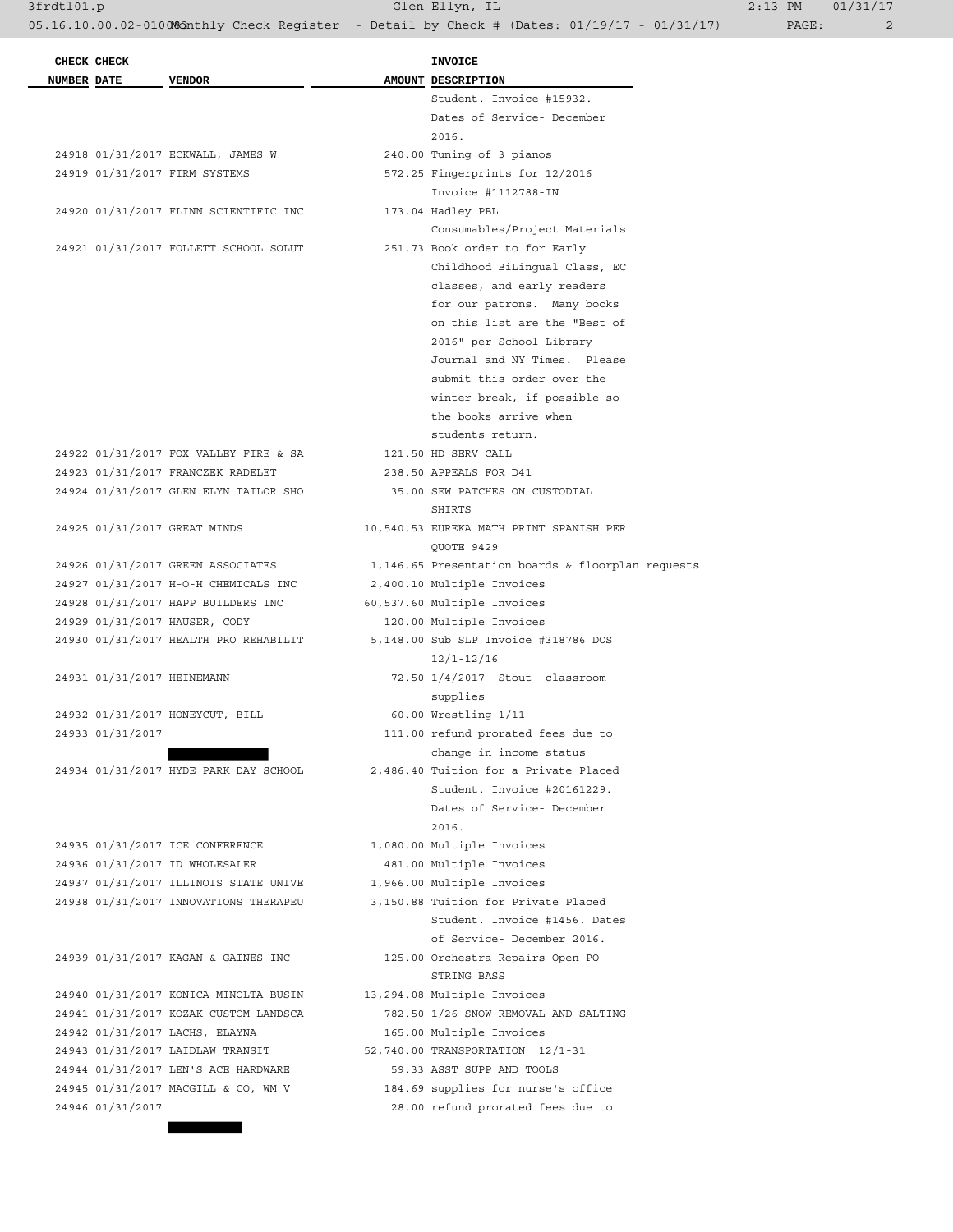3frdtl01.p Glen Ellyn, IL 2:13 PM 01/31/17

|                    | CHECK CHECK                |                                       | <b>INVOICE</b> |                                      |  |
|--------------------|----------------------------|---------------------------------------|----------------|--------------------------------------|--|
| <b>NUMBER DATE</b> |                            | <b>VENDOR</b>                         |                | AMOUNT DESCRIPTION                   |  |
|                    |                            |                                       |                | change in income status              |  |
|                    |                            | 24947 01/31/2017 MANNING, JOHN        |                | 60.00 Wrestling ref 1/19             |  |
|                    |                            | 24948 01/31/2017 MARIER, DOUGLAS      |                | 125.00 Solo & ensemble payment for   |  |
|                    |                            |                                       |                | judges                               |  |
|                    |                            | 24949 01/31/2017 MARQUARDT SCHOOL DIS |                | 47,731.17 DECEMBER FOOD SERVICE      |  |
|                    |                            | 24950 01/31/2017 MAUCIERI, NICK       |                | 60.00 Wrestling 1/10                 |  |
|                    |                            | 24951 01/31/2017 MCNAMARA, ANDREA     |                | 250.00 Reimbursement for conference  |  |
|                    |                            |                                       |                | on January 23, 2017. Illinois        |  |
|                    |                            |                                       |                | Speech Language and Hearing          |  |
|                    |                            |                                       |                | Convention. Andrea                   |  |
|                    |                            |                                       |                | McNamara--Speech Pathologist         |  |
|                    |                            | 24952 01/31/2017 MORRIS, MARY         |                | 40.00 Refund for double payment of   |  |
|                    |                            |                                       |                | sports fee                           |  |
|                    |                            | 24953 01/31/2017 MUSIC & ARTS CENTER  |                | 336.00 Multiple Invoices             |  |
|                    |                            | 24955 01/31/2017 NAPERVILLE CENTRAL H |                | 795.00 Multiple Invoices             |  |
|                    | 24956 01/31/2017 NASCO     |                                       |                | 88.15 Multiple Invoices              |  |
|                    | 24957 01/31/2017 NEUCO     |                                       |                | 42.30 HEATER PACK                    |  |
|                    |                            | 24958 01/31/2017 NORTHERN ILLINOIS GA |                | 813.32 Multiple Invoices             |  |
|                    |                            | 24960 01/31/2017 OFFICE DEPOT         |                | 1,932.79 Multiple Invoices           |  |
|                    | 24961 01/31/2017 ORKIN LLC |                                       |                | 1,451.50 Multiple Invoices           |  |
|                    |                            | 24962 01/31/2017 PARKLAND PREPARATORY |                | 11,054.40 Tuition for Private Placed |  |
|                    |                            |                                       |                | Students (4). Invoice #1739.         |  |
|                    |                            |                                       |                | Dates of Service- December           |  |
|                    |                            |                                       |                | 2016.                                |  |
|                    | 24963 01/31/2017           |                                       |                | 45.00 refund prorated fees due to    |  |
|                    |                            |                                       |                | change in income status              |  |
|                    | 24964 01/31/2017 PCM       |                                       |                | 1,090.37 Chromebook Cases for        |  |
|                    |                            |                                       |                | Churchill 4th & 5th Grade            |  |
|                    |                            |                                       |                | Chromebooks                          |  |
|                    |                            | 24965 01/31/2017 PEPPERS, BOB         |                | 65.00 B-ball ref 1/18                |  |
|                    |                            | 24966 01/31/2017 PEPPER, J W & SONS   |                | 469.67 Multiple Invoices             |  |
|                    | 24967 01/31/2017           |                                       |                | 49.00 refund prorated fees due to    |  |
|                    |                            |                                       |                | change in income status              |  |
|                    |                            | 24968 01/31/2017 PIONEER VALLEY BOOKS |                | 354.20 Literacy Specialist Materials |  |
|                    |                            | 24969 01/31/2017 PITNEY BOWES INC     |                | 128.48 Postage meter supplies        |  |
|                    |                            |                                       |                | Invoice#1002951107                   |  |
|                    |                            | 24970 01/31/2017 POLENDER, WES        |                | 65.00 B-ball ref 1/18                |  |
|                    | 24971 01/31/2017 PREMIER   |                                       |                | 316.60 Hadley assignment notebooks   |  |
|                    |                            | 24972 01/31/2017 QUINLAN & FABISH MUS |                | 251.90 Multiple Invoices             |  |
|                    | 24973 01/31/2017           |                                       |                | 112.00 refund prorated fees due to   |  |
|                    |                            |                                       |                | change in income status              |  |
|                    |                            | 24974 01/31/2017 READYREFRESH BY NEST |                | 163.88 HD BOTTLED WATER JANUARY      |  |
|                    |                            | 24975 01/31/2017 REALLY GOOD STUFF IN |                | 165.57 Multiple Invoices             |  |
|                    | 24976 01/31/2017 ROSCOE CO |                                       |                | 232.24 Multiple Invoices             |  |
|                    | 24977 01/31/2017           |                                       |                | 19.76 Refund for payment of lost     |  |
|                    |                            |                                       |                | library book that was found          |  |
|                    | 24978 01/31/2017           |                                       |                | 95.00 refund prorated fees due to    |  |
|                    |                            |                                       |                | change in income status              |  |
|                    |                            | 24980 01/31/2017 SCHOOL SPECIALTY     |                | 2,133.63 Multiple Invoices           |  |
|                    |                            | 24981 01/31/2017 SCHOOLMASTERS SAFETY |                | 278.05 1/19/2017 school supplies     |  |
|                    |                            |                                       |                | traffic cones                        |  |
|                    |                            | 24982 01/31/2017 SEPTRAN INC          |                | 31,235.20 Multiple Invoices          |  |
|                    | 24983 01/31/2017           |                                       |                | 82.50 refund prorated fees due to    |  |
|                    |                            |                                       |                | change in income status              |  |
|                    | 24984 01/31/2017           |                                       |                | 49.00 refund prorated fees due to    |  |
|                    |                            |                                       |                | change in income status              |  |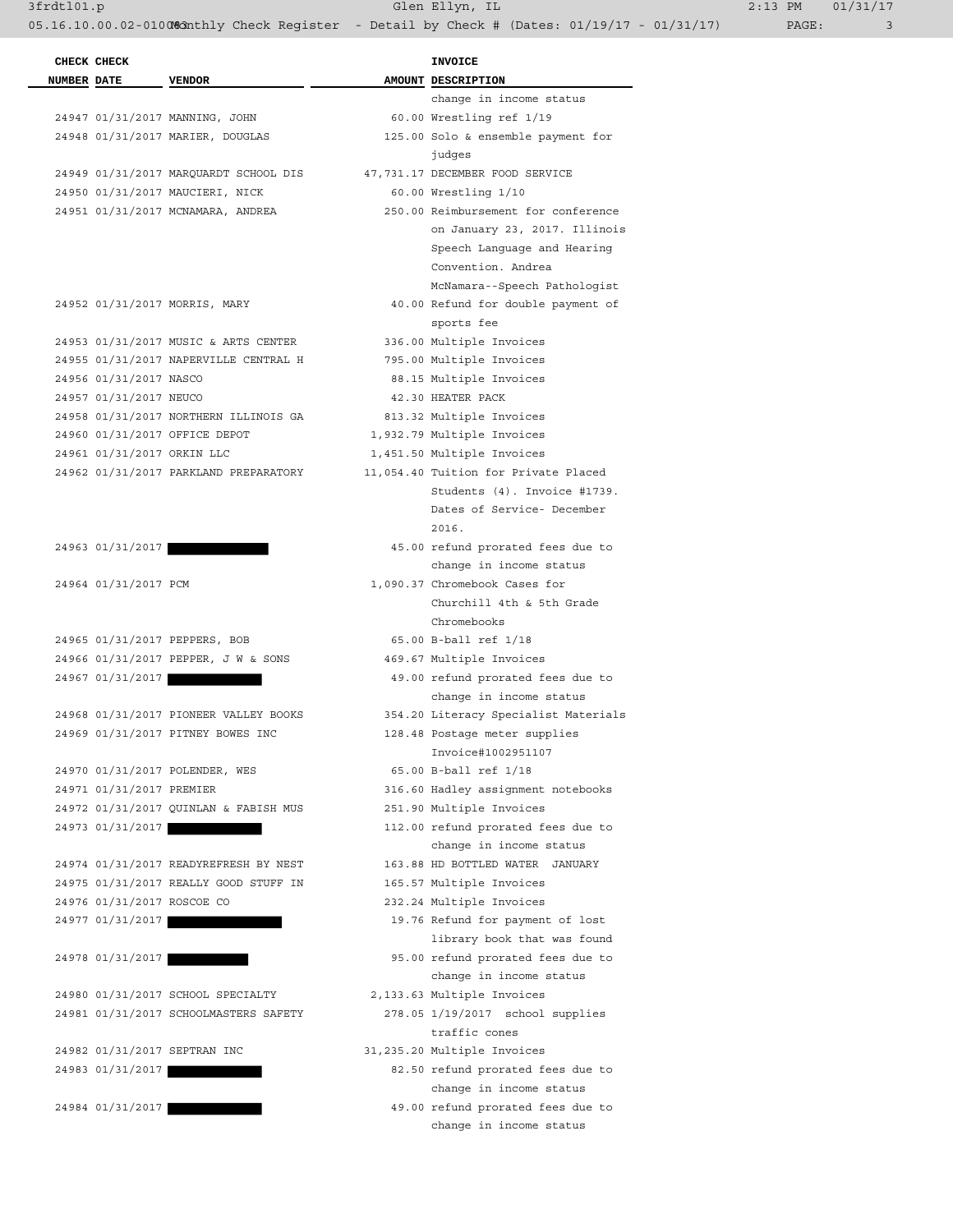3frdtl01.p Glen Ellyn, IL 2:13 PM 01/31/17

05.16.10.00.02-010083 Monthly Check Register - Detail by Check # (Dates: 01/19/17 - 01/31/17) PAGE: 4

**CHECK CHECK INVOICE NUMBER DATE** VENDOR **AMOUNT** DESCRIPTION 24985 01/31/2017 SHRED-IT 128.32 JAN DISPOSAL 24986 01/31/2017 96.00 refund prorated fees due to 24987 01/31/2017 SMITH MALLETS 289.67 Percussion Mallets 24988 01/31/2017 150.00 refund prorated fees due to 24989 01/31/2017 SOARING EAGLE ACADEM 29,218.68 Multiple Invoices 24990 01/31/2017 STAPLES ADVANTAGE 180.80 Multiple Invoices 24991 01/31/2017 SUNRISE TRANSPORTATI 2,069.28 Transportation for a Private 24992 01/31/2017 111.00 refund prorated fees due to 24993 01/31/2017 SYNCB/AMAZON 705.60 Multiple Invoices 24994 01/31/2017 TINSLEY, JODY 21.00 Reimbursement to staff member 24995 01/31/2017 TOP ECHELON CONTRACT 5,985.00 Multiple Invoices 24996 01/31/2017 49.00 refund prorated fees due to 24997 01/31/2017 TRANSPERFECT 195.00 Translating 24998 01/31/2017 38.00 refund prorated fees due to 24999 01/31/2017 UNITED ANALYTICAL SE 4,483.00 WATER TESTING - ALL BLDGS 25000 01/31/2017 VERITIV OPERATING CO 2,932.50 Multiple Invoices 25001 01/31/2017 VILLA PARK ELECTRIC 25.26 REPLACMENT KEYS 25002 01/31/2017 W.J. O'NEIL CHICAGO 1,148.27 BF SERV CALL 25003 01/31/2017 WAREHOUSE DIRECT 3,405.34 Multiple Invoices 25004 01/31/2017 WASTE MANAGEMENT WES 3,025.19 FEB DISP 25005 01/31/2017 WEST MUSIC CO 83.92 Erasable Lap Boards Set of 10 25006 01/31/2017 WHEATON NORTH HIGH S 360.00 DuPage County Wide Institute 25007 01/31/2017 WHEATON NORTH HIGH S 40.00 Institute Day Registration - 25008 01/31/2017 WIEMELER, STEVEN 38.19 Multiple Invoices 25009 01/31/2017 WORLD BOOK INC 1,876.45 Annual Renewal for World Book 25010 01/31/2017 WPS PUBLISHING 117.70 Psychology Test Booklets. 201600312 01/31/2017 ILL MUNICIPAL RETIRE 65,089.71 Multiple Invoices 201600336 01/27/2017 EDUCATIONAL BENEFIT 448,901.45 AD&D, DENTAL, LIFE, MEDICAL JANUARY 201600337 01/30/2017 RELIANCE STANDARD LI 331.13 LTD FEBRUARY 201600338 01/30/2017 RELIANCE STANDARD LI 1,562.89 VOL LTD JANUARY

Totals for checks 906,341.70

 change in income status change in income status Placed Student. Dates of Service- December 2016. change in income status Jody Tinsley for supplies she purchased for PRIS. change in income status change in income status Item: #530451 Day for Social Studies Department Mindy Poleski Online Subscription Catalog # W-605D & W-605E.